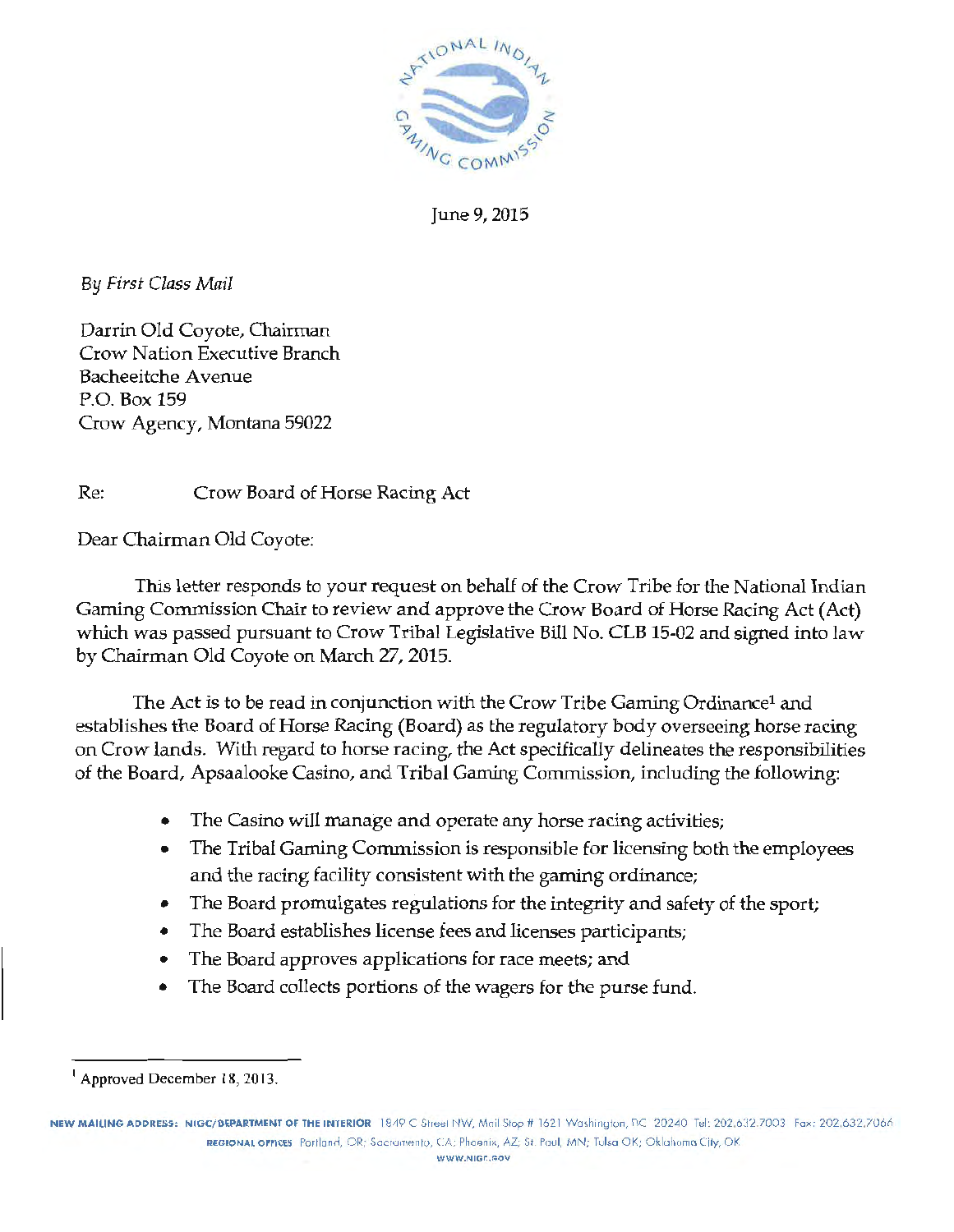Thank you for bringing the Act to our attention and for providing us with a copy. The Act is approved as it is consistent with the requirements of the Indian Gaming Regulatory Act and the NIGC regulations. If you have any questions, please feel free to contact Staff Attorney Jennifer Lawson at (202) 632-7003.

Sincerely, ( Jonodev Chaudhuri

Chairman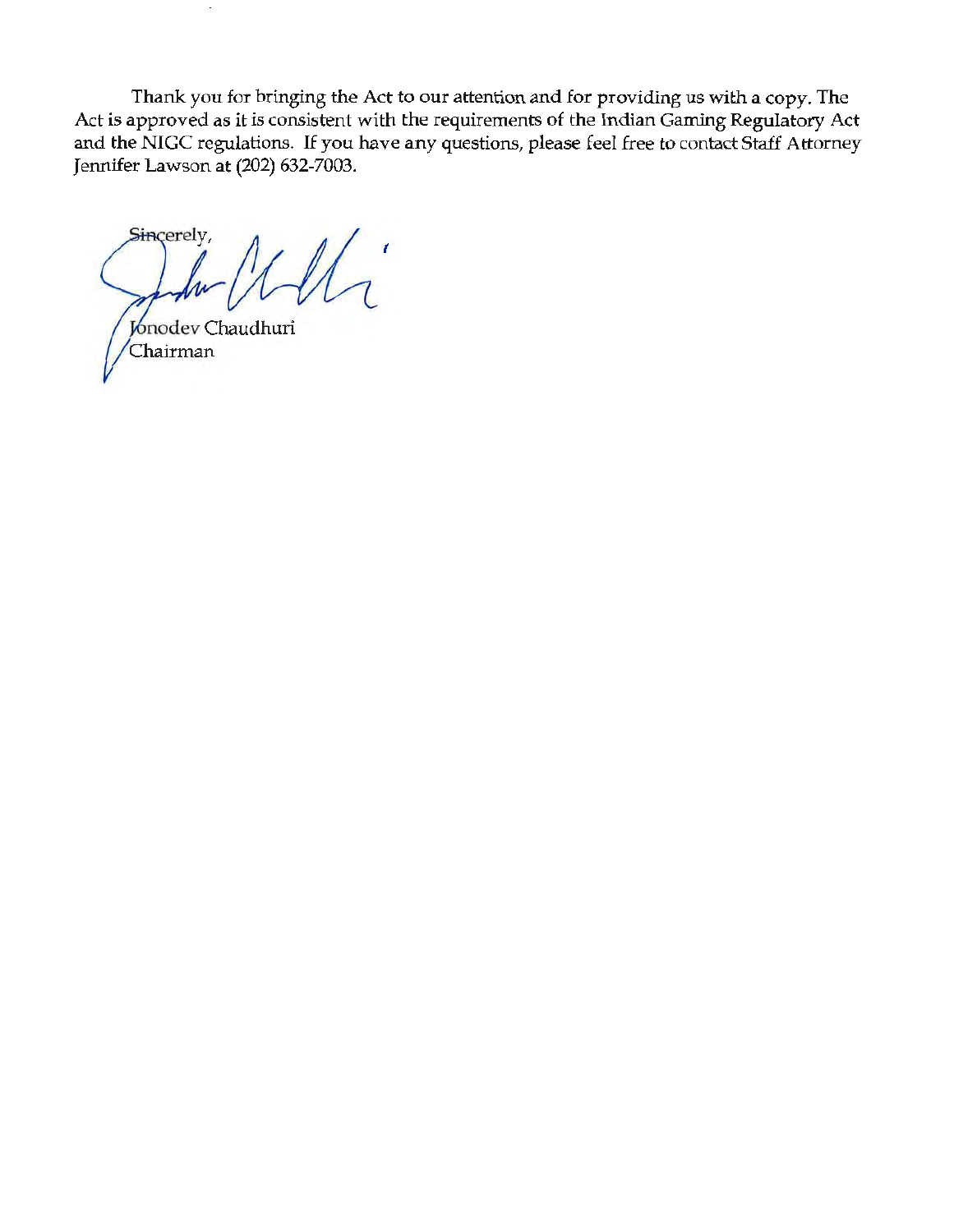# MARCH 2015 CROW TRIBAL LEGISLATURE

# SPECIAL SESSION

# BILL NO. CLB 15-02

## INTRODUCED BY DARRIN OLD COYOTE, CHAIRMAN CROW TRIBAL EXECUTIVE BRANCH

#### A BILL FOR AN ACT ENTITLED:

#### "AN ACT TO AMEND THE CROW BOARD OF HORSE RACING ACT"

WHEREAS, pursuant to Article V, Section  $2(a)$  of the 2001 Crow Tribal Constitution, the Crow Tribal Legislature (hereinafter, the "Legislature") is vested with the power and duty to promulgate and adopt laws, resolutions, ordinances, codes, regulations, and guidelines in accordance with the 2001 Crow Constitution and federal laws; and

WHEREAS, on January 13, 2015, the Chairman of the Crow Tribe submitted the Crow Board of Horse Racing Act to the National Indian Gaming Commission (NIGC); and

WHEREAS, on March 9, 2015, the Chairman of the Crow Tribe withdrew the Crow Board of Horse Racing Act from the NIGC's review and approval process after learning the NIGC was going to disapprove the Act; and

WHEREAS, the Crow Tribal Gaming Ordinance does not address horse racing; and

WHEREAS, substantial revisions to the Crow Board of Horse Racing Act is required before it can be resubmitted to NIGC for approval;

#### NOW, THEREFORE, BE IT RESOLVED BY THE CROW TRIBAL LEGISLATURE AND THE CROW TRIBAL EXECUTIVE BRANCH:

Section 1. *AMENDMENT.* This bill entitled "An Act to Amend the Crow Board of Horse Racing Act," attached hereto, shall replace CLB 14-01.

Section 2. *EFFECTIVE DATE.* This Act shall be submitted to the Chairman of the NIGC within fifteen (15) days after the Legislative Branch has passed it and the Chairman of the Executive Branch has approved it. It shall be effective immediately upon the approval by the Chairman of the NIGC.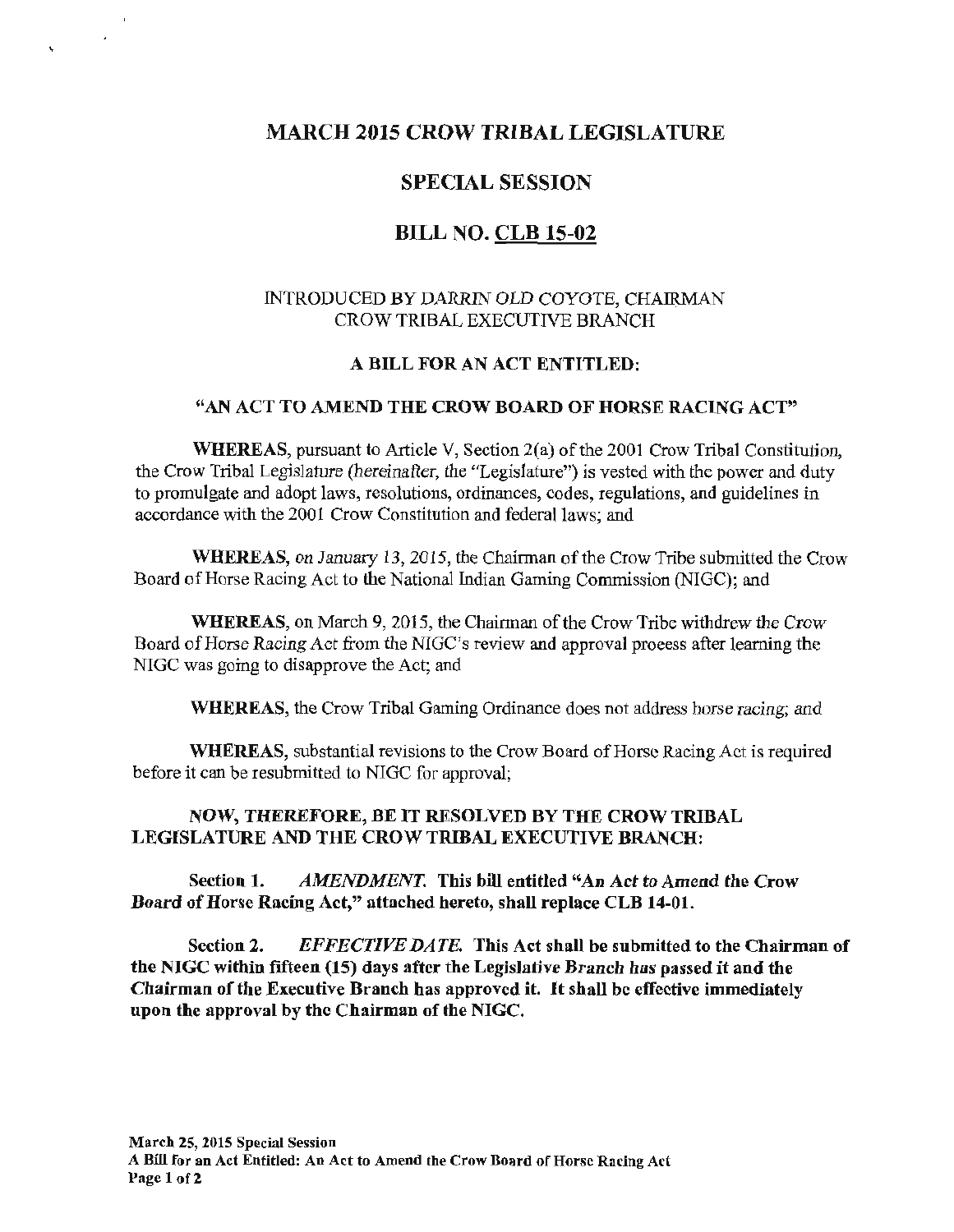#### **CERTIFICATION**

I hereby certify that this Bill for an Act entitled "AN ACT TO AMEND THE CROW BOARD OF HORSE RACING ACT" was duly approved by the Crow Tribal Legislature with a vote of 16 in favor,  $0$  opposed, and  $0$  abstained, and that a quorum was present on this 25th day of March, 2015. **O AMEND THE CROW**<br>by the Crow Tribal Legislature<br>and that a quorum was present on<br>Knute Old Crow, Sr.<br>of the House

Sen. R. Knute Old Crow, Sr. Speaker of the House Crow Tribal Legislature

ATTEST: Sen. Patrick Alden, Jr.

Secretary Crow Tribal Legislature

. .

 $\mathbf{r}$ 

EXECUTIVE ACTION



I hereby NAPPROVE

This Bill for an Act entitled "AN ACT TO AMEND THE CROW BOARD OF HORSE RACING ACT" pursuant to the authority vested in the Chairman of the Crow Tribe by Article Section 8 of the Constitution and Bylaws of the Crow Tribe of Indians, on this  $\frac{1}{\sqrt{2}}$  day of  $H(M)$ , 2015.

Darrin Old Coyote

Crow Tribal Executive Branch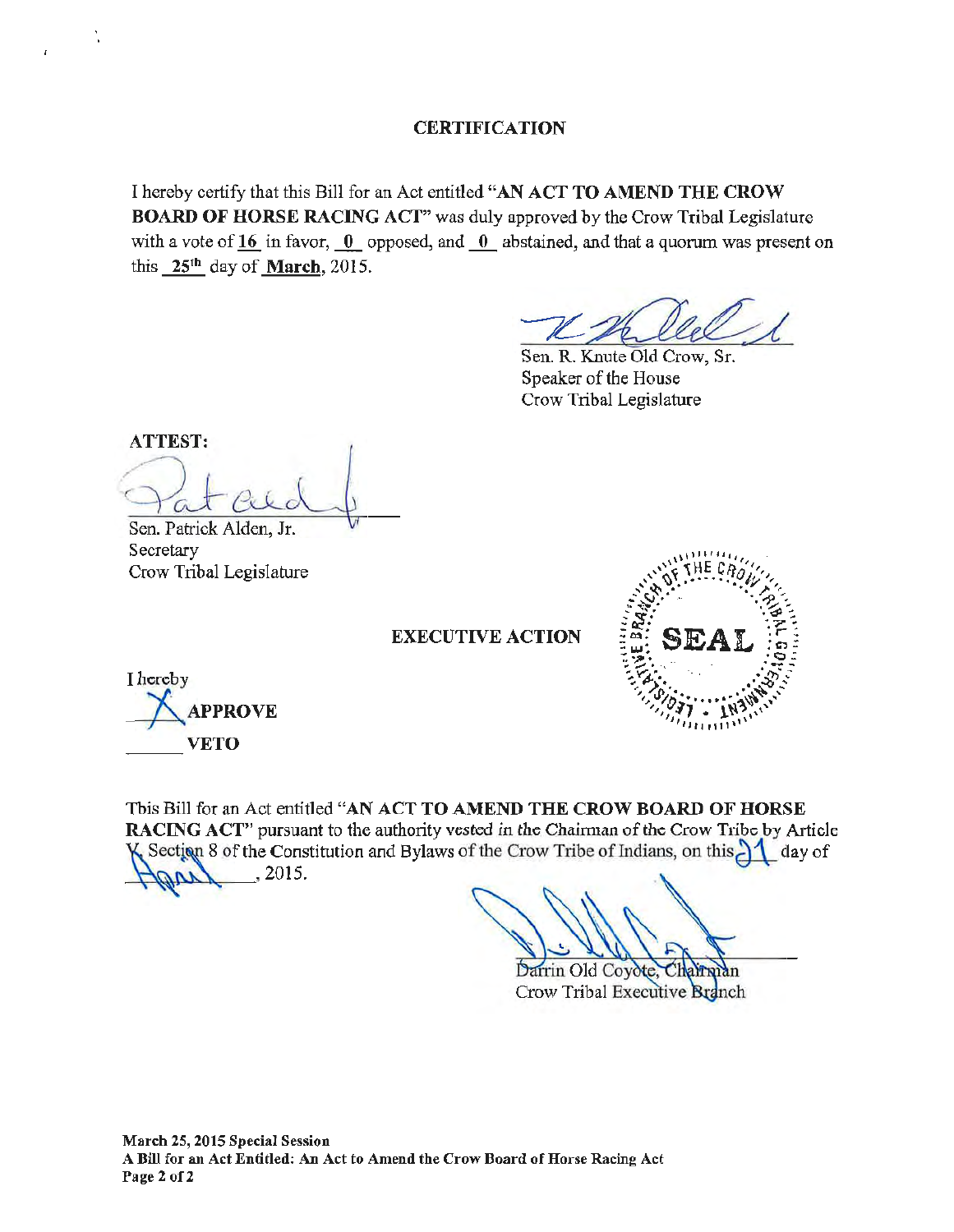# CROW BOARD OF HORSE RACING ACT, *AMENDED 2015*

### Section 1. GENERAL PROVISIONS

- A. The Crow Tribe retains the sole proprietary interest in, and responsibility for the conduct of any tribal Class II or Class III gaming activities, and this Act docs not preclude the Crow Tribe from entering into a lawful management contract pursuant to 25 U.S.C. § 2711. Further, the Crow Tribe shall ensure that gaming facilities will be constructed, maintained and operated in a manner that adequately protects the environment and the public health and safety.
- B. Class III gaming licenses with regard to key employees or primary management and tribal facilities shall be issued by the Tribal Gaming Commission in a manner consistent with the Tribal Gaming Ordinance. Further, the Tribal Gaming Commission shall issue licenses for each separate facility where horse racing is conducted.
- C. Horse racing activities shall be operated and managed by the Apsaalooke Casino Enterprises, Inc.
- D. Racing that would qualify as a bush meet or Class I racing under the Indian Gaming Regulatory Act is not governed by this Act.

## Section 2. AUTHORITY OF THE BOARD

The Crow Board of Horse Racing shall act as the regulatory authority for sanctioned horse racing conducted within the exterior boundaries of the Crow Indian Reservation with the following responsibilities:

- A. Promulgate rules for the operation of sanctioned horse racing on the Crow Indian Reservation consistent with the "Class III Gaming Compact Between the Crow Tribe and State of Montana,  $6<sup>th</sup>$  Amendment" and in the same manner as rules are promulgated by the Board.
- B. The Board shall meet at least monthly and keep detailed records of meetings including the business transacted at the meetings.
- C. Submit monthly financial reports, and other reports required by law, to the Tribal Chairman of the Executive Branch and to the Chairman of the Gaming & Tribal Business Enterprises Committee of the Legislative Branch.
- D. Conduct an annual independent audit as required by law and report its findings to the National Indian Gaming Commission, Tribal Chairman of the Executive Branch, and the Chairman of the Gaming & Tribal Business Enterprises Committee of the Legislative Branch. The audit shall include all gaming-related contracts resulting in the purchases of supplies, services, or concessions amounting to more than twenty-five thousand dollars (\$25,000.00) in any year (except contracts for professional legal or accounting services.) For reporting to both Crow Tribal Branches, the audit shall include all tribal financial activity occurring under the Horse Racing Board that is not required to be reported to the NIGC, including contracts in amounts under twenty-five thousand dollars (\$25,000.00).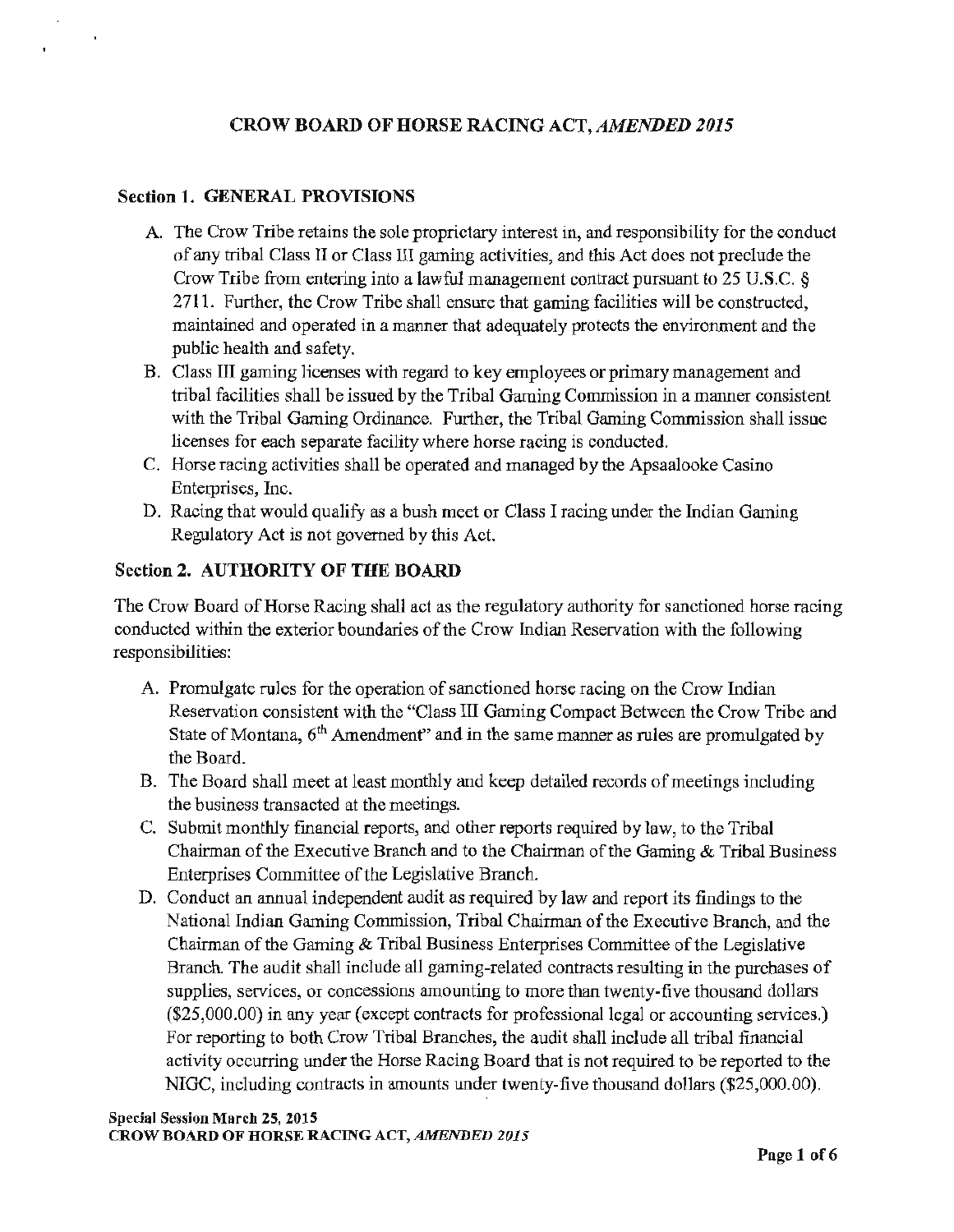- E. Regulate horse racing conducted within the exterior boundaries of the Crow Indian Reservation to ensure it is being operated pursuant to the rules and regulations it adopts.
- F. Hire staff as needed in order to fulfill its regulatory functions.
- G. Withhold percentages from wagers to be deposited in the Board's agency fund account for the exclusive use as live race purses. Other percentages may be withheld for purposes for the good of the horseracing industry as approved by a duly adopted tribal budget, provided that all net gaming revenues, as defined in the Tribal Gaming Ordinance, shall be subject to Section 6 of such Ordinance.
- H. Assess new forms of horse racing activities, including pari-mutuel and simulcast racing, for their potential impact on existing programs on the Crow reservation such as the Indian Relay and rodeo.
- I. Consider the economic and safety impact of horse racing activities on the Crow Indian Reservation on the horse racing and breeding industry in general.

Records of the Board kept for reporting requirements are public records subject to public inspection.

## Section 3. DIRECTOR

The Crow Board of Horse Racing operates under the purview of the Director, who shall:

- A. Be a member of the Crow Tribe.
- B. Meet the minimum qualifications and abide by standards of the Crow Board of Horse Racing.
- C. Be appointed and subject to removal by the Tribal Chairman.
- D. Direct and supervise the budgeting, record keeping, reporting, and related administrative and clerical functions of the Board, subject to Board approval.
- E. Draft the Board's budgetary requests.
- F. Hire and employ staff for the Board.
- G. Assist the Board in drafting and distributing required notices, rnles, or orders adopted, amended, or repealed by the Board.
- H. Perform all other duties as directed by the Board.
- I. The Director shall be assigned office space within the Executive Branch.

# Section 4. BOARD MEMBERSHIP

- A. Establishment, composition, appointment and qualifications
	- 1. The Crow Board of Horse Racing shall be comprised of six (6) Board members, one of whom shall be designated as the Board Chairman. The Board may elect to designate a Vice-Chairman to serve in the absence of the Chairman. There shall be one Board member from each of the six (6) legislative districts, who shall each be nominated by the Tribal Chairman with the advice and consent of the Legislature. Such advice and consent shall include a concurrence from a majority of the legislators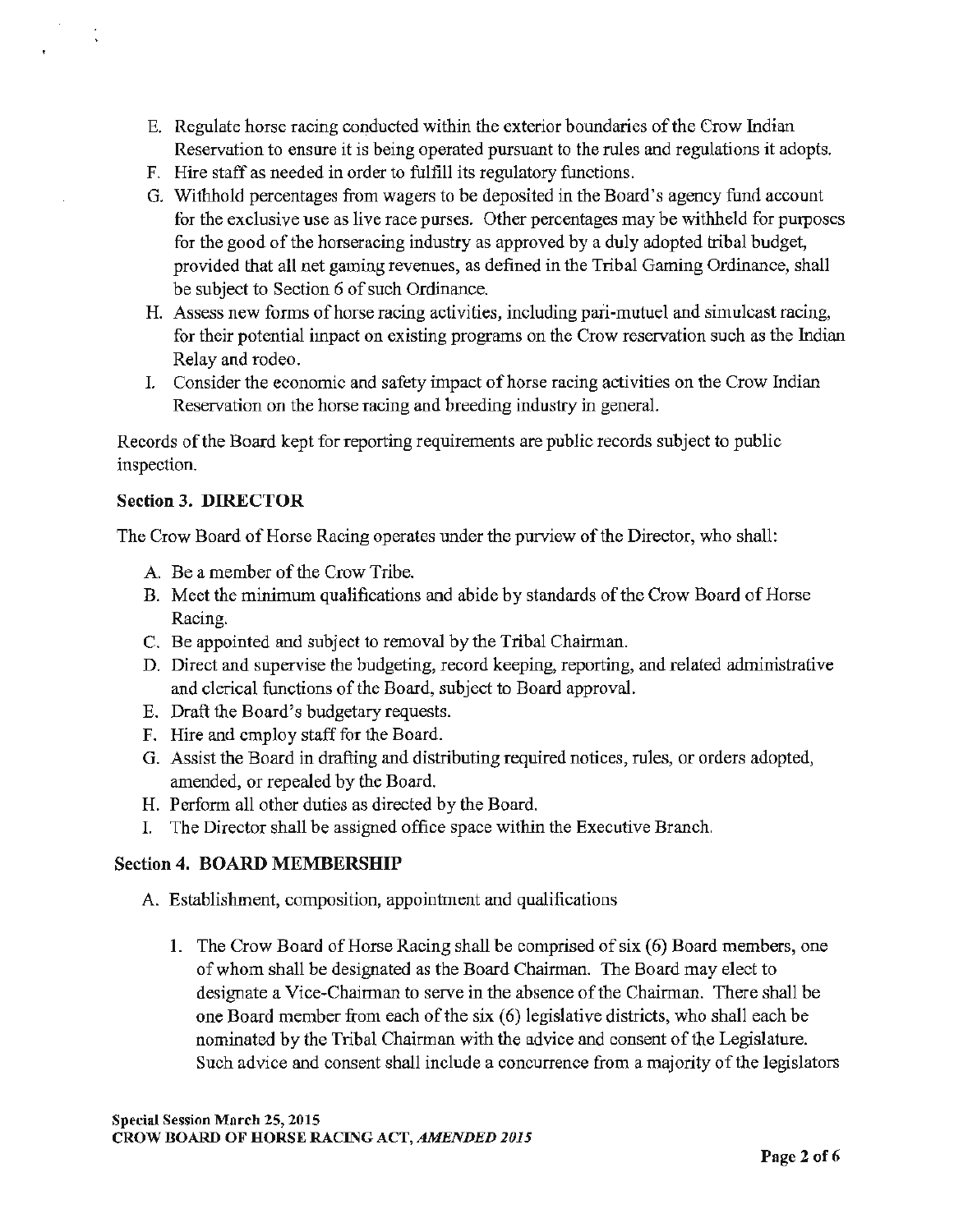from each district before a nominee is submitted to the Legislature for final approval through a majority vote.

- 2. Upon the effective date of the Act, Legislative Resolution No. 14-09 is valid as to the initial Board members. Upon the event any Board member seat becomes vacant, the Tribal Chairman shall have thirty (30) days to submit a nomination to the Legislative Branch in accordance with paragraph I of this section. Upon submission of a nomination, the Legislature shall make a decision within fifteen (15) days. In the event the nominee is denied, the Chairman shall submit another name within fifteen (15) days of the decision. Failure of the Chairman to make a nomination within the time prescribed herein, or failure of the Legislative Branch to either confirm or deny the nomination within the time prescribed herein, shall vest the authority in the Crow Board of Horse Racing to make a selection by a majority vote of a quorum of the Board.
- 3. The Chairman of the Crow Board of Horse Racing shall be nominated by the Tribal Chairman and confirmed by a two-thirds (2/3) vote of the Legislature. Upon the effective date of this Ordinance or upon the event the position of the Board Chairman becomes vacant, the appointment process shall be the same as that for Board members.
- 4. No nominee of the Crow Board of Horse Racing shall exercise any authority under this Act until duly confirmed under this Act.
- 5. All Crow Board of Horse Racing members shall be members of the Crow Tribal General Council and must be registered to vote in the districts they represent at the time of their confirmation.
- 6. Shall not hold elected office with the Crow Tribe while serving under this Act.
- 7. Board members must be licensed by the Tribal Gaming Conunission in a manner consistent with the Tribal Gaming Ordinance.
- 8. All members of the Board including the Director shall demonstrate knowledge and familiarity with the following:
	- a. The Horse Racing Industry, generally;
	- b. This Act;
	- c. Class III gaming laws on the Crow Indian Reservation;
	- d. Administrative law and procedure;
	- e. Structure of the Crow Tribal government and the 2001 Crow Tribal Constitution.
- 9. Membership in the Crow Board of Horse Racing shall not constitute full-time employment with the Crow Tribe.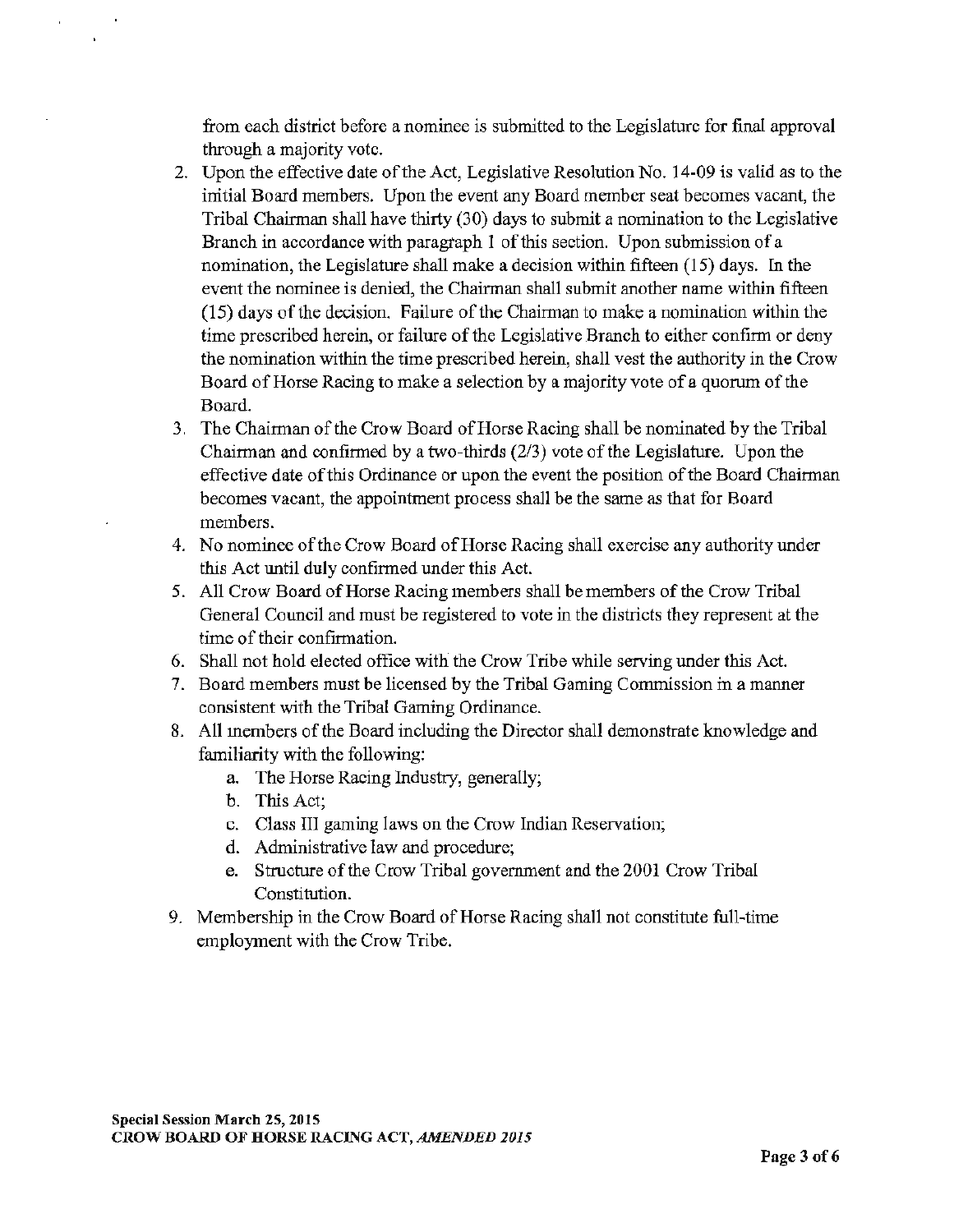## B. Terms

 $\mathbf{r}$ 

 $\mathbf{t}$ 

 $\mathcal{L}_{\mathcal{A}}$ 

Appointments shall be for a period of four (4) years. The terms shall be staggered which shall result in appointments every two years and provide for the continuity of the Board. The Chairman of the Board and all Board members may be re-appointed for successive terms under the same process as the initial appointment.

# C. Removal

- 1. All members of the Crow Board of Horse Racing may be removed for good cause by a majority of the Crow Tribal Legislature upon referral by a majority vote of a quorum of the remaining Board members, or in accordance with the process set in Article VIII, Section 3 of the 2001 Crow Constitution. Good cause shall exist when any conditions occur, or is discovered, which would exclude a person from appointment or demonstrate an unwillingness to comply with the requirements of this Act, including but not limited to the conflicts of interest, or Horse Racing regulatory law.
- 2. Good cause removal shall be reviewable in Crow Tribal Court. Such judicial review shall consider all facts with a clear error standard and shall uphold the Crow Board of Horse Racing decision unless such decision is found to be arbitrary, capricious, an abuse of authority, or otherwise unlawful.

### Section 5. **RULEMAKING**

The Crow Board of Horse Racing shall adopt rules and regulations that provide for the following overall purposes:

- A. Uniform regulatory climate that ensures the neutrality and validity of every race;
- B. Health, safety, and welfare of race personnel and livestock;
- C. Fairness and integrity of the pari-mutuel wagering system;
- D. Be at least as restrictive as applicable provisions of the Administrative Rules of Montana adopted by the State Board of Horse Racing.

The Board shall adopt rules to govern race meets. These rules shall be adopted by the Board within six (6) months of the effective date of this Act, and shall include the following:

- A. Defining terms necessary to implement the Act
- B. Financial reporting and audit requirements
- C. Prevention of cormpt practices
- D. Other duties of the Director
- E. Other duties of the Board members
- F. Functions of the presiding steward, racing secretary, and other racing officials
- G. Conflict of interest provisions for all horse racing officials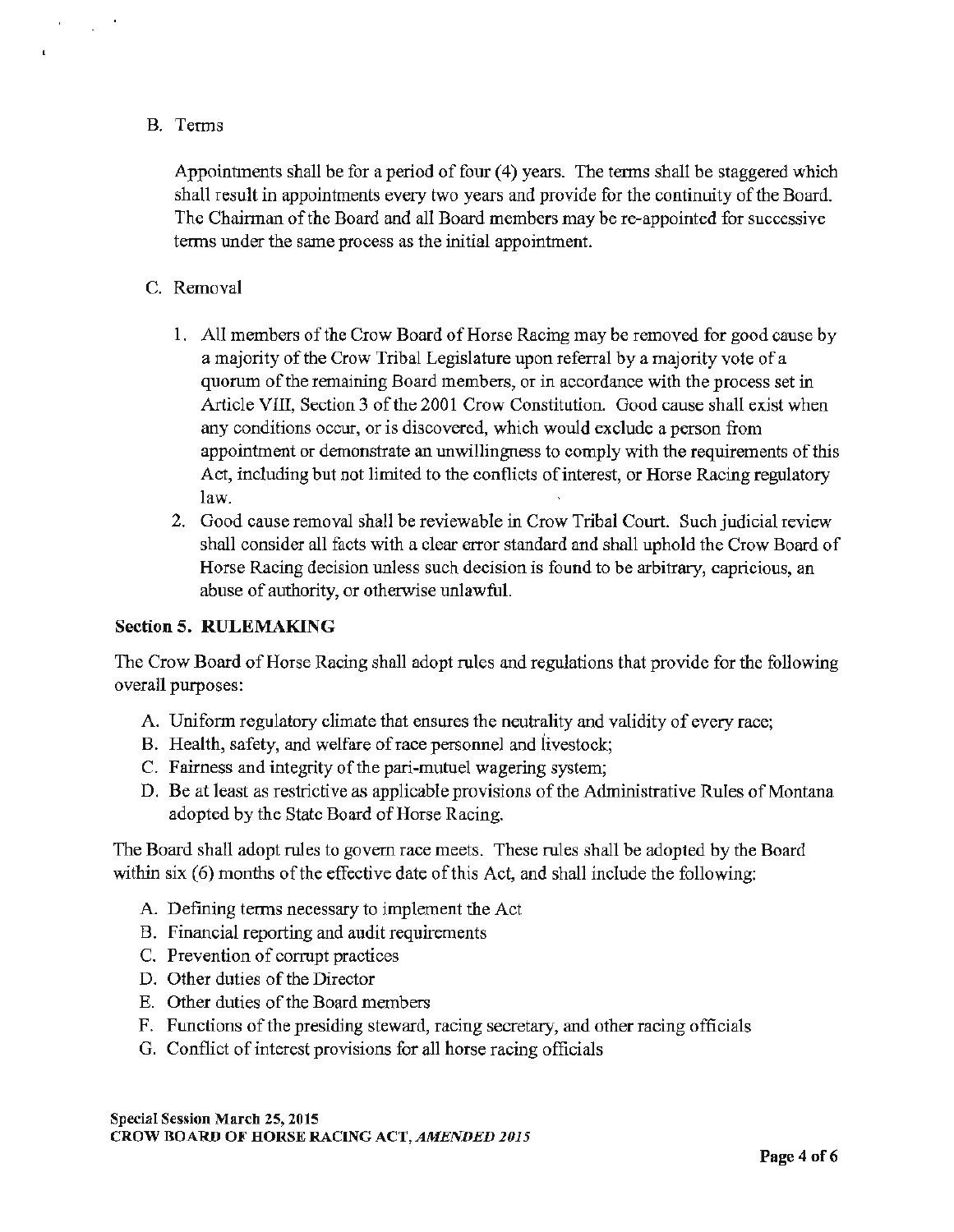- H. Prohibition on innnediate relatives of horse racing officials engaging in Crow Board of Horse Racing Act sanctioned events
- I. Prescribing horse racing licenses of all personnel who have anything to do with the substantive operation of horse racing
- J. Establishment of dates for race meets

 $\mathbf{r}$ 

- K. Establishment of horse breeding and racing standards on the Crow Indian Reservation
- L. Establishing veterinary practices and standards observed in connection with race meets
- M. Establishing standards for trainers to protect the safety and health of horses and mules, regardless of any third-party involvement
- N. Establishing standards for the issuance and revocation of horse racing licenses for individuals that have previously been suspended by the Board or another horse racing jurisdiction
- 0. Setting horse racing license fees sufficient to recover the cost of issuing a license
- P. Coordination with the Crow Tribal Gaming Commission and the Apsaalooke Casino Enterprise to ensure the implementation of this Act is in conformity with all Class III gaming laws and regulations of the Crow Indian Reservation

Rules and Regulations adopted by the Board which are necessary and proper for the operation of horse racing under this Act shall he submitted and ratified through a joint action resolution of the Crow Tribe Legislative and Executive Branch, after a thirty (30) day public comment period.

# Section 6. RACE MEETS

- A. A person applying for a license to hold a race meet under this Act shall file an application with the Board. The Board will then set the time, place, and the terms of the license.
- B. Participants are required to have paid an annual fee and possess a current horse racing license issued by the Board before engaging in any race meet sanctioned by the Board. Fees shall be paid to the Board and used only for administrative purposes.
- C. Participants holding a horse racing license under this Act shall comply with this Act and the rules and regulations of the Board.
- D. A horse racing license shall not be issued to a participant who failed to pay any fees or taxes required by Crow tribal law.
- E. Applications to hold race meets shall be submitted to the Board, and the Board shall act on the application within thirty (30) days ofreceipt. The Board is the sole judge of whether a race meet may be licensed.
- F. Before granting a horse racing license, the Board shall require that any independent racing association conducting race meets satisfy the requirements of the rules and regulations adopted by the Board.
- G. A horse racing license held by a participant who violates this Act or the Board's rules and regulations is subject to cancellation or revocation by the Board.